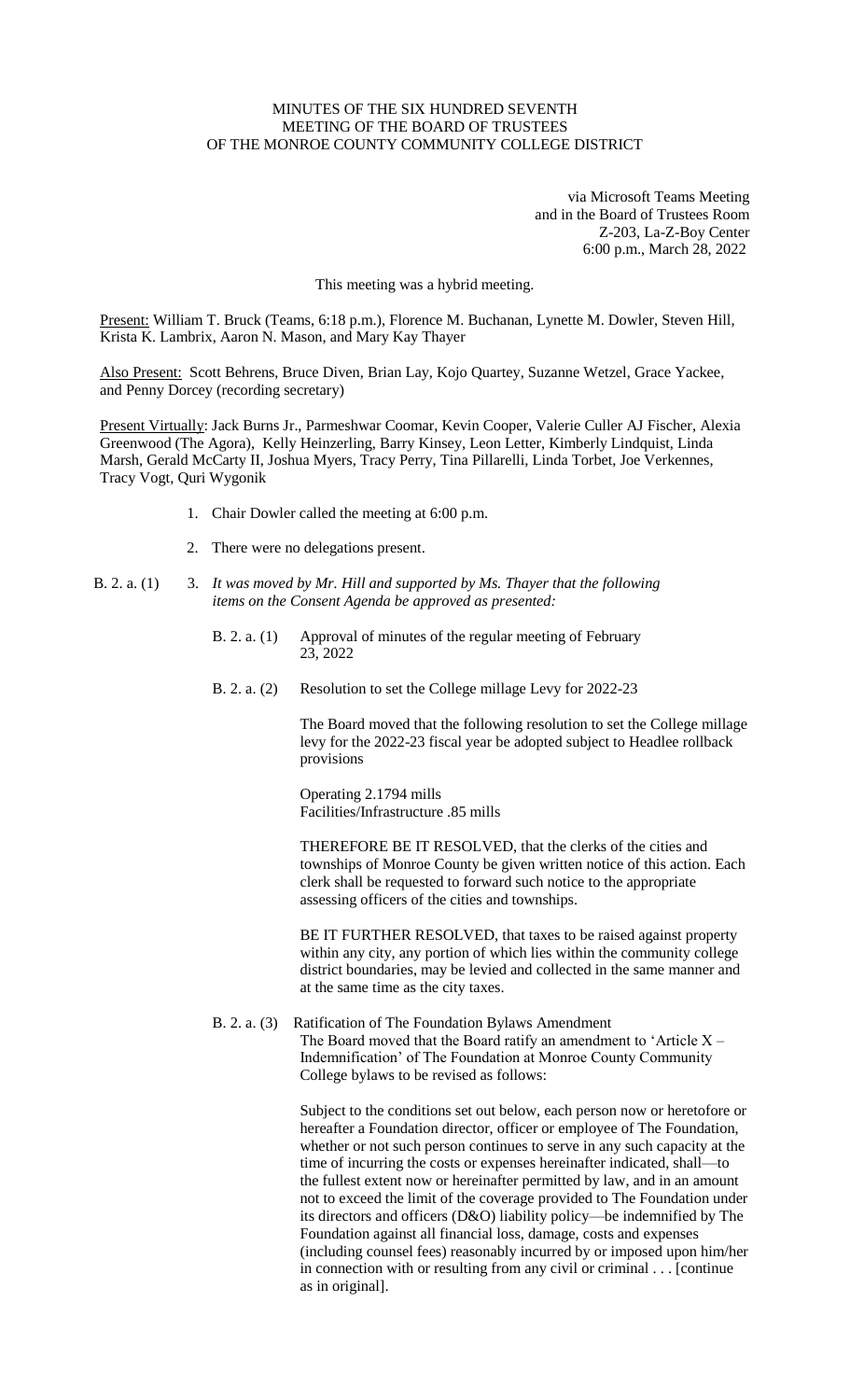- B. 2. a. (4) Board Authorization for President to Execute a Probationary Administrative Contract – Tracy Perry B. 2. a. (5) Board Authorization for President to Execute a Probationary Administrative Contract – Gerald McCarty II
- B. 2. a. (6) Authorization for the President to Execute a Michigan New Jobs Training Program Agreement with Advanced Heat Treat, Monroe, MI
- B. 2. a. (7) Authorization for the President to Execute a Michigan New Jobs Training Program Agreement with EOI Pioneer, Dundee, M The motion carried unanimously.

## 4. New Business

B. 4. a. (1) 4. *It was moved by Ms. Lambrix and supported by Ms. Thayer that Julie Beste-Walz be selected as the 2021-22 Alumnus of the Year.*

> Trustee Lambrix noted that there were three candidates for Alumnus of the Year. All the candidates were amazing, but one candidate, Julie Beste-Walz, stood out. Julie graduated from MCCC in 2016 with a Nuclear Engineering Technology Degree. She is now a DTE Energy employee and a Licensing Analyst working on a number of projects that include the Fermi 2 Power Plant license renewal and the Fermi 3 Combined Operating License application, which resulted in a Combined Operating License.

> Furthermore, Julie is the Records and Corrective Actions Coordinator for Major Enterprise Projects. She was the very first Nuclear Technology Student to have been hired at DTE Energy, and today more than 40 plus students have been employed at DTE Energy. Julie has been very active at Monroe County Community College both before and after she graduated, and served as a speaker at one of its State of the College addresses promoting the renewal of the MCCC maintenance and replacement millage. Both of Julie's sons have participated in MCCC's summer camp programs, and Julie, her husband, Brian, and two children Garrick and Graham earned the Advanced Welding Certification at MCCC.

> In the greater Nuclear Community Julie has volunteered her time as Secretary of the Michigan-Ohio American Nuclear Society. She has also served as treasurer as well on the Executive Committee for multiple years. Julie is a member of the Women in Nuclear organization that is very active in educational math science outreach in Michigan schools. In addition, she actively volunteered with St. Patrick School and with the Ypsilanti Yankee Air Museum Rosie the Riveter Guinness Book of World Records Event. She has helped earn DTE Energy Foundation grants for these nonprofit partners.

> Additionally, you can find Julie volunteering for a number of worthy causes including outdoor floral landscape maintenance at St. Anne's Catholic Church, helping the Salvation Army prepare for Christmas, supporting Military Families of Monroe County, 5k Run/Walks, Monroe County Lake Erie Muskrat Run, Monroe Humane Society, Habitat for Humanity and the Habitat Women's Build and as a chaperone for the Villa Party for Jefferson High School.

Julie has achieved some significant professional development achievements including: representing DTE Energy at the 2012 UFSAR conference and as a speaker for the 2012-2016 NIRMA conferences representing DTE Energy and earning two awards for Performance Excellence at DTE Energy, a GM Outstanding Performer Award, and her Green and Yellow Belt certifications through continuous improvement training, and her Six Sigma Black Belt from the University of Michigan.

The motion carried unanimously.

## B. 4. a. (2) 4. *It was moved by Ms. Buchanan and supported by Mr. Hill that Victor Bellestri be selected as the 2021-22 College Supporter of the Year.*

Ms. Buchanan explained that her committee received one nomination. She said that Victor Bellestri exemplifies The Foundation and that behind every great man is a great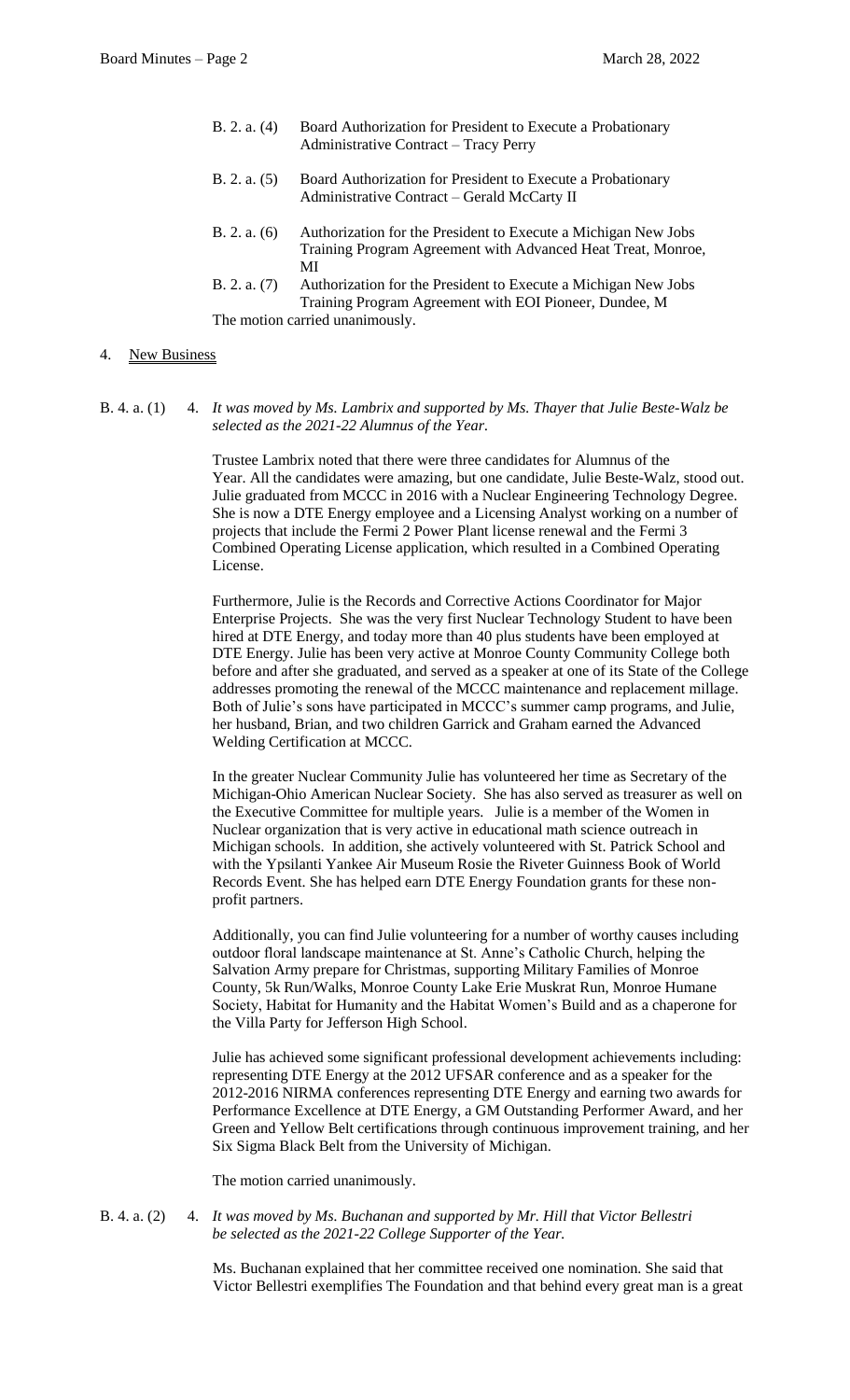woman. That woman is his wife, Bonnie Bellestri. Mr. Bellestri and his wife have been donors to The Foundation since its inception. They have supported capital campaigns with major gifts recognized by the naming of the Main Entry Vestibule in the La-Z-Boy Center, Internet Café in the Career Technology Center and most recently the endowment of a scholarship dedicated to assist students facing a financial emergency.

Victor joined The Foundation in 1999 as one of its very first directors and was elected as the board's first treasurer. His financial acumen skillfully guided the finance committee and board through many complicated financial issues, including the creation of an investment strategy, development of investment policy statement and the biannual assessment of The Foundation's investment portfolio and wealth managers. The Foundation sits on very solid footing thanks in great part to Victor's leadership with a net position exceeding \$10,000,000.

In 2017, Victor was elected chair of The Foundation at MCCC, becoming only the second person to lead the board. Victor's stature, experience, calm demeanor and steady hand allowed for a smooth, effortless transition. He represents everything a chair should be: supportive, visionary and capable. His tenure included some of the most challenging moments in recent history, but through his empowering leadership The Foundation thrived and grew.

Victor S. Bellestri leads The Foundation at MCCC Board of Directors with grace, dignity, generosity, humility, empathy, skill, compassion and intelligence and we are incredibly fortunate to have him as a persuasive and passionate advocate for the mission of MCCC. His decades of service to the students and campus of MCCC make him an ideal candidate for MCCC Supporter of the Year.

Suzanne Wetzel, Vice President of Administration/Treasurer, and Joshua Myers, Executive Director of The Foundation nominated Mr. Bellestri. Ms. Wetzel and Mr. Myers put it well when they said that Victor Bellestri shows "exceptional commitment to advancing the mission of MCCC".

The motion carried unanimously.

B. 4. a. (3) 5. *It was moved by Mr. Hill and supported by Mr. that the following resolution of commendation be adopted for Ms. Susan Byrnes.*

> *WHEREAS, Ms. Susan Byrnes will retire from her position at Monroe County Community College, effective April 4, 2022, and*

*WHEREAS, Ms. Byrnes has diligently served as Coordinator of Financial Aid for the past 7 years, and*

*WHEREAS, Ms. Byrnes has actively served on the Diversity and Equity Center Task Force, presented regularly at Financial Aid High School Nights throughout the community, participated in professional development activities, and served on scholarship committees, and* 

*WHEREAS, Ms. Byrnes has helped counsel hundreds of students through the financial aid process, providing support to help make their educational goals possible, and* 

*WHEREAS, Ms. Byrnes regularly came to campus during COVID, when almost everyone was off campus, to help maintain essential operations that could not be done remotely, and*

*WHEREAS, Ms. Byrnes has excelled in every aspect of her work and met every challenge with enthusiasm and drive, always maintaining a positive outlook, having embraced the constant regulatory changes within the financial aid profession, and*

*WHEREAS, Ms. Byrnes did phenomenal work to help integrate new technology, improve processes, and provide training to co-workers within the Financial Aid Office, and*

*WHEREAS, Ms. Byrnes is known for her dedication to the college and students, regularly going above and beyond to assist students in need.*

*THEREFORE, BE IT RESOLVED, that the Board of Trustees recognize Ms. Susan Byrnes for her 7 years of dedicated service to Monroe County Community College, and*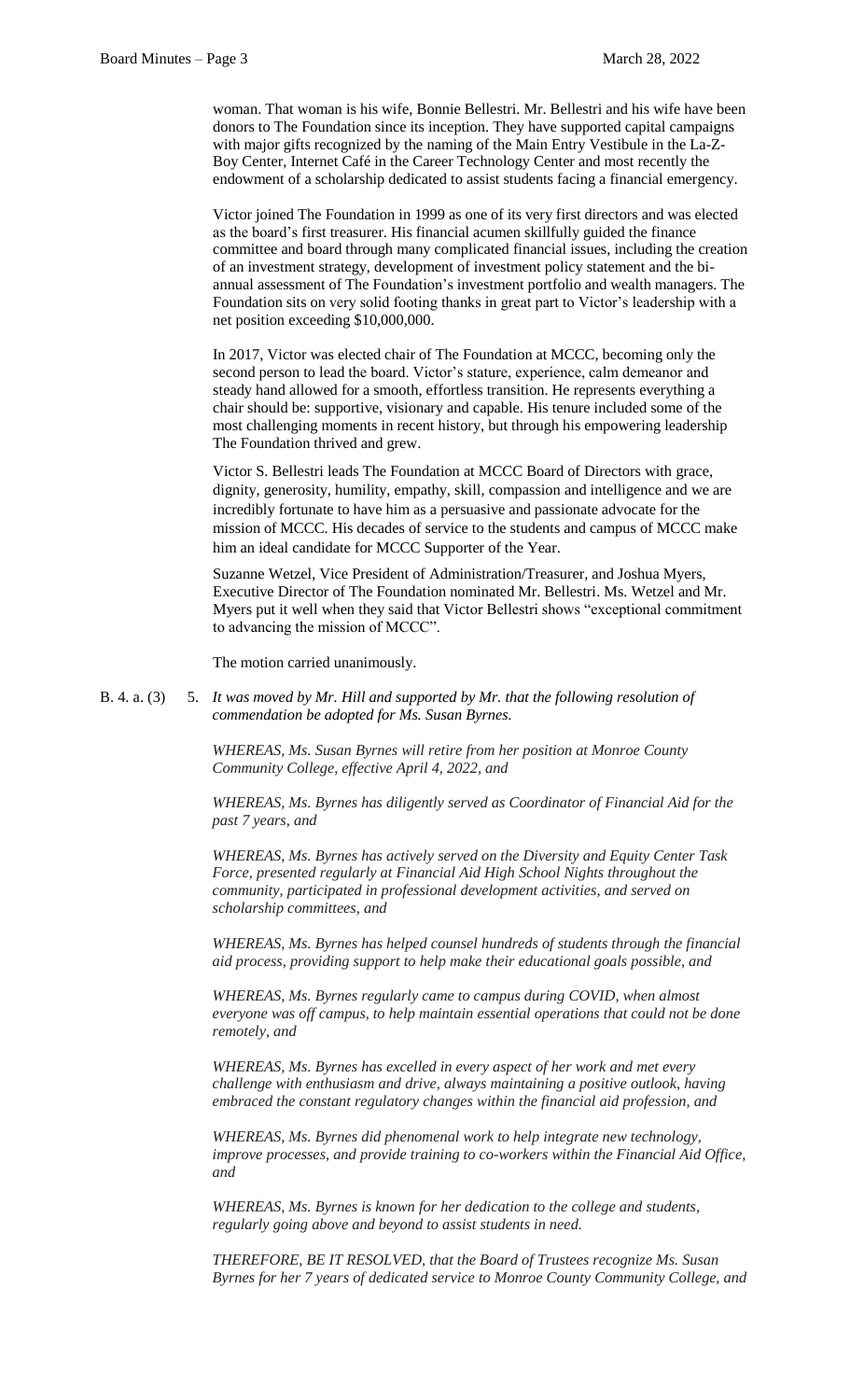*THEREFORE, BE IT RECORDED that the Board of Trustees expresses its very best wishes for her continued success, well-being, and happiness on this Monday, March 28, 2022.*

The motion carried unanimously.

B. 4. a. (4) 6. *It was moved by Mr. Hill and supported by Mr. Mason that Policy 3.05, Tuition and Fees, be revised as follows, effective Fall 2022:*

| Tuition                                                                      | <b>Beginning</b><br><b>Fall 2021</b> | <b>Beginning</b><br><b>Fall 2022</b> |
|------------------------------------------------------------------------------|--------------------------------------|--------------------------------------|
| <i>*Resident (per billable contact hour)</i>                                 | \$116.75                             | \$119.75                             |
| Non-Resident (per billable contact hour)                                     | \$207.50                             | \$212.75                             |
| Out of State/International<br>(per billable contact hour)                    | \$231.00                             | \$237.00                             |
| <b>Non-Resident Student Apprentices</b><br>(per billable contact hour)       | Resident<br>Rate                     | Resident<br>Rate                     |
| Non-Credit Instruction, including Continuing<br>Education Units $(C.E.U.'s)$ | Rates vary                           | Rates vary                           |

## Miscellaneous Fees

| Special Fees (Required costs for specific materials, rentals, testing, etc.) |  |  |
|------------------------------------------------------------------------------|--|--|
|                                                                              |  |  |
|                                                                              |  |  |
|                                                                              |  |  |
| 2 or more contact hours \$70.00.                                             |  |  |

Dr. Quartey explained that the proposed tuition recommendation is a 2.5 percent increase. Ms. Wetzel explained that the country is experiencing staggering inflation right now. MCCC holds its tuition very reasonable; however, in terms of the College's revenues, she and her team are projecting that tuition and fees and property taxes, with the 2.5 percent increase, revenues will be up about 1.9 percent, which does not keep up with inflation. The increase in tuition is to help support College operations. The final assessment on property taxes will not be available from the county until next month. Currently, property tax revenue is projected to go up about 1.2 percent. There is also a decline coming out of the property revenue due to the Fermi settlement.

Additionally, the 1.9 percent increase in revenues is contingent upon whether or not the Governor's budget gets approved. Also, when considering state funding we must keep in mind any "one-time" funding as we cannot count on that year after year and it is not considered operational funding.

Chair Dowler took a moment to address Trustee Bruck who had just entered the meeting via Microsoft Teams and she asked him to state his name and location for the record.

He responded, "I am William Bruck and I am in Fort Belvior, Virginia" (6:18 p.m.).

A roll call vote was taken as follows:

Yes [7] Florence M. Buchanan, Steven Hill, Aaron N. Mason, Mary Kay Thayer, Krista K. Lambrix, William T. Bruck, Lynette M. Dowler

No [0] None

The motion carried unanimously.

B. 4. a. (5) 7. *It was moved by Mr. Hill and supported by Ms. Thayer that that Policy 6.06, Policy for Reimbursement for Use of Private Motor Vehicles, be revised as presented.*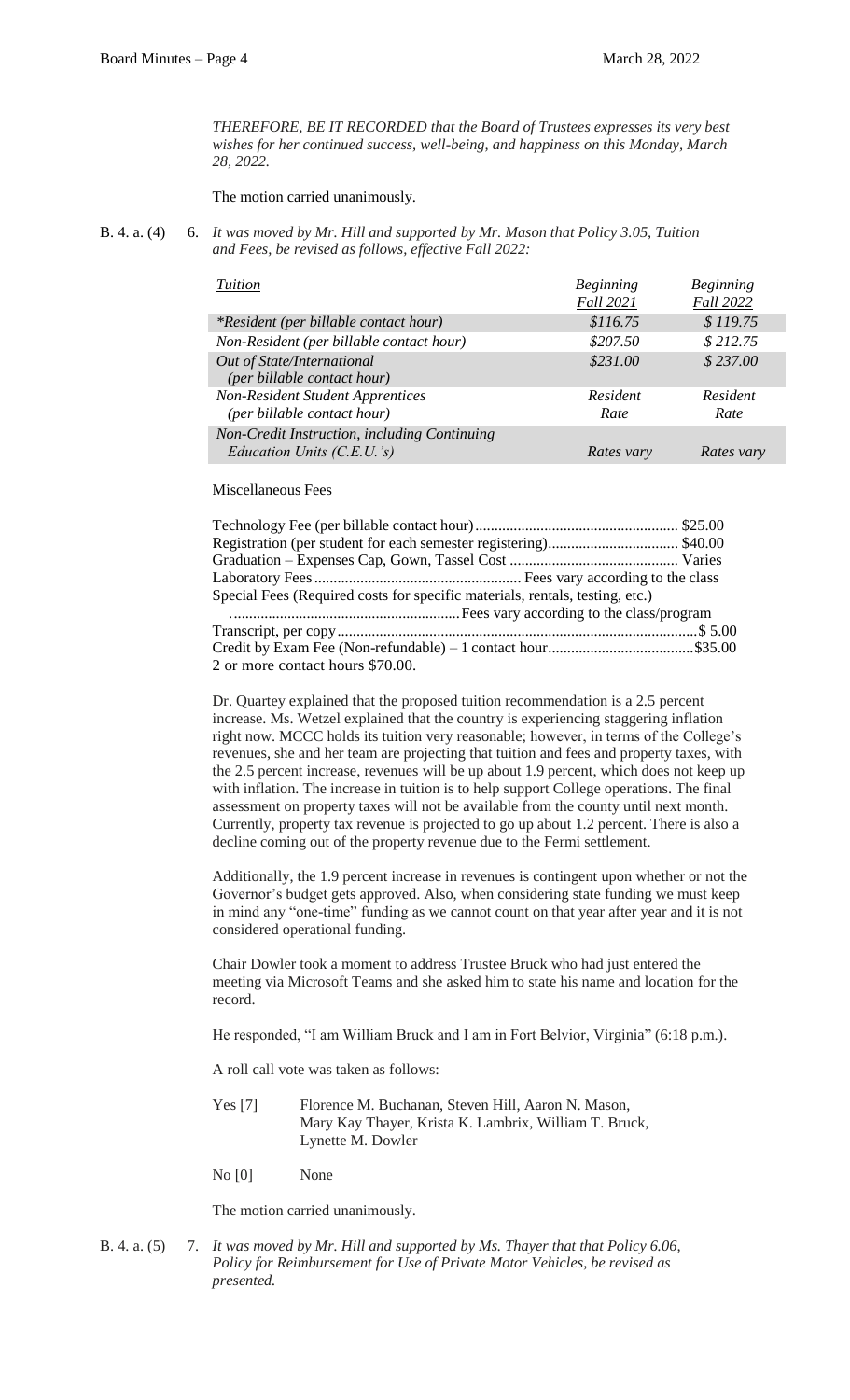A roll call vote was taken as follows:

- Yes [7] Florence M. Buchanan, Steven Hill, Aaron N. Mason, Mary Kay Thayer, Krista K. Lambrix, William T. Bruck, Lynette M. Dowler
- No [0] None

The motion carried unanimously.

B. 4. a. (6) 8. *It was moved by Ms. Thayer and supported by Mr. Mason that that the following architectural firms be selected to assist the College in the performance of all architectural and engineering services for the design and construction for the renovation and new construction projects listed below:*

> *Stantec Architecture Inc. – Whitman Center Renovations and New Construction The Collaborative – Welch Health Education Building Renovations and New Construction GMB and Workshop Architects, Inc. – Warrick Student Services/Administration*

> *Building Renovations.*

Ms. Wetzel reminded the Board that she had put an RFP out on the street for architects. She and Jack Burns, Jr. reviewed the RFPs. These are the last three big projects that will come over the next three or four years. These projects will take much design and development before they are ready to go into construction. It seemed prudent to bring them forward at this time.

Stantec Architecture is being recommended for the Whitman Center master plan. They are the architects who worked on Founders Hall. They have a lot of experience working with law enforcement educational facilities. One of their references is Schoolcraft College whose president had very high praise for the company.

The Collaborative is the architect the College is working with on the Campbell Learning Resource Center. They are another outstanding firm. They also worked for the College on other projects in the past and have a tremendous amount of experience in the healthcare arena, for both educational facilities and for healthcare providers. They are based out of Toledo and Ann Arbor.

GMB and The Workshop is a little different grouping. The College has worked with GMB in the past when they worked on the geothermal project with Ameresco. They also just completed the indoor air quality study and upgrades that will happen at the Whitman Center. These projects will be funded with HEERF money. They have partnered with a group called The Workshop Architects out of Milwaukee. They are a firm that is nationally known for designing student life facilities and will be working on the student services/administration building.

A roll call vote was taken as follows:

- Yes [7] Florence M. Buchanan, Steven Hill, Aaron n. Mason, Mary Kay Thayer, Krista K. Lambrix, William T. Bruck, Lynette M. Dowler
- No [0] None

The motion carried unanimously.

B. 4. a. (7) 9. *It was moved Mr. Hill and supported by Mr. Mason that the Board approves the transaction as stipulated in the Purchase and Sale Agreement and authorizes the President to proceed with the acquisition of Vacant Land consisting of approximately 3.36 acres on the west side of Lewis Avenue, being parcel 02-27- 059-41, Bedford Township, Michigan, utilizing the funds acquired from the proceeds of the sale of the Hurd Road property before using any other funds.*

> Ms. Wetzel reminded the Trustees that at the February meeting, they talked about the fact that we had contracted with Mannik and Smith to do a phase one environmental on the property. They have completed that. It came back clean and nothing has ever been built on the property, it was an orchard back in the 1930s. Mannik and Smith feel that it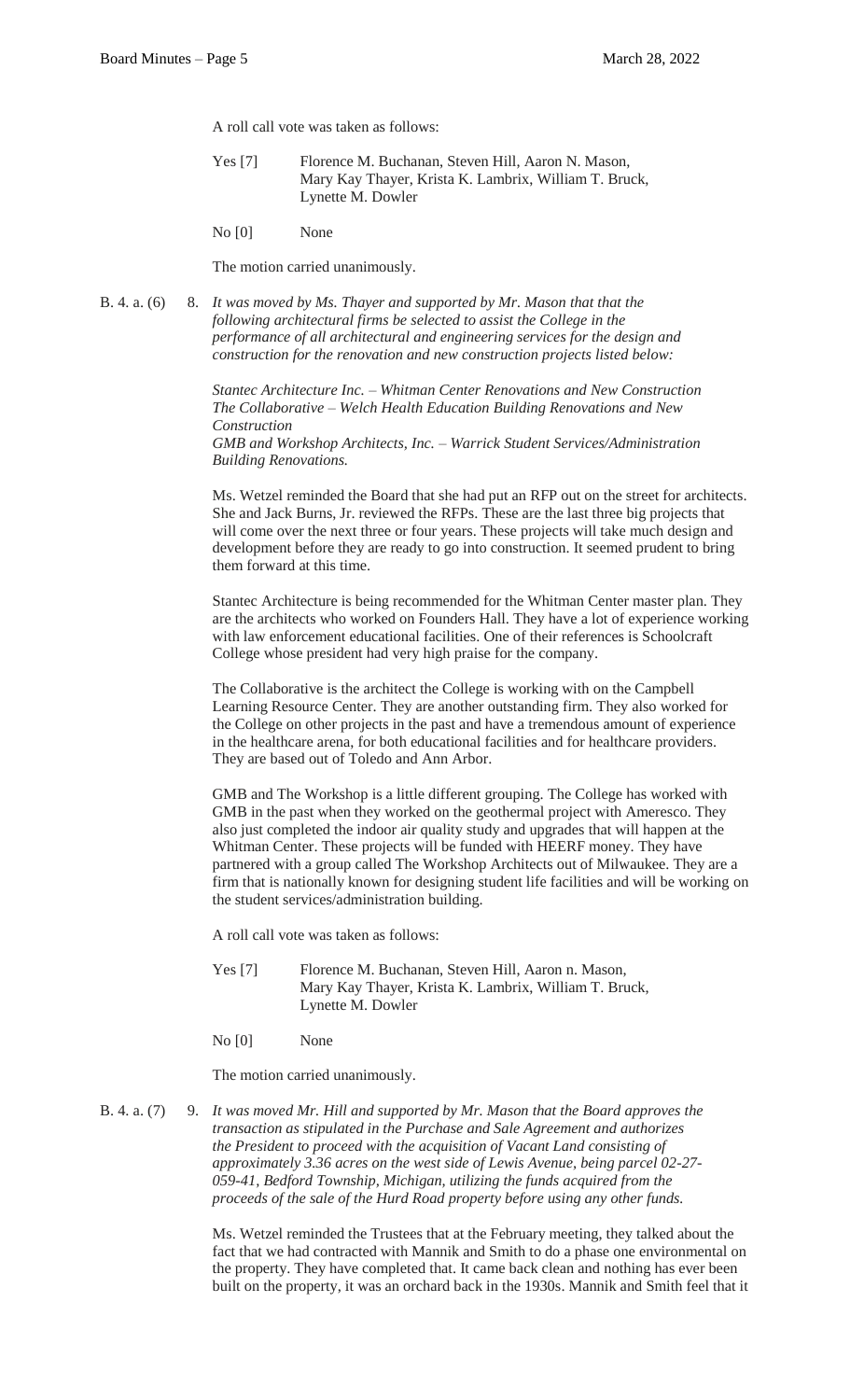is a clean piece of property. One thing that they did recommend today, is that we might move forward with a limited phase two, as a kind of an insurance policy for us because of Whitman Ford and Northtown Chevrolet were located across the street and there could be some groundwater transfer of something onto the property. They do not think that is the case, but given there are two other sites within such close proximity they are recommending it. The limited phase two environmental can be completed before closing.

A roll call vote was taken as follows:

- Yes (5) Steven Hill, Aaron N. Mason, Mary Kay Thayer, William T. Bruck, Lynette M. Dowler
- No (2) Florence M. Buchanan, Krista K. Lambrix

The motion carried.

B. 4. a. (8) 10. It was moved by Ms. Dowler and supported by Mr. Mason that the Monroe County Community College Board of Trustees hereby authorizes Mary Kay Thayer to serve in a voluntary role as Michigan's Coordinator to the Association of Community College Trustees.

A roll call vote was taken as follows:

- Yes (7) Florence M. Buchanan, Steven Hill, Aaron n. Mason, Mary Kay Thayer, Krista K. Lambrix, William T. Bruck, Lynette M. Dowler
- No (0) None

The motion carried unanimously.

C. 3. a. (1) 11. President Quartey announced the following staff appointments, probationary administrative contracts, retirements, etc.

**Staff Appointments** 

Andrew Munguia, Assistant Director of Financial Aid, effective March 28, 2022 (replacing Susan Byrnes)

Valerie Culler, Director of Financial Aid, said that Mr. Munguia comes to MCCC with 13 years of Financial Aid experience. He has worked for the University of Michigan. During that time, he spent several years at the University of Michigan - Ann Arbor before transferring over to the University of Michigan – Dearborn. He has an extensive background and expertise in Federal Regulations, state rule regarding state funds, and tremendous experience with systems. Ms. Culler said she is thrilled to have him join the team.

2<sup>nd</sup> Year Probationary Administrative Contracts (effective July 1, 2022 to June 30, 2023) Gerald McCarty II, Director of Student Success Tracy Perry, Director of Enrollment Management

Retirement Susan Byrnes, Coordinator of Financial Aid, effective April 4, 2022

C. 3. a. (2) 12. Suzanne Wetzel, Vice President of Administration/Treasurer, gave the board an update on the General Fund Revenues and Expenses for the period ending February 28, 2022.

> Suzanne Wetzel, Vice President of Administration/Treasurer, gave the Board a brief overview of the General Fund revenues and expenses. She noted we are three quarter so the way though the budget year. The transfers the Board approved have been completed. Everything is running on schedule. The second HVAC payment was made on March 22nd. The principal balance on the HVAC project is about \$10.9 million.

Work continues on the 22/23 budget. All of the requests have been submitted and the vice presidents are reviewing and Cabinet begins reviewing everything tomorrow. Construction on the Campbell Learning Resources Center is on schedule for the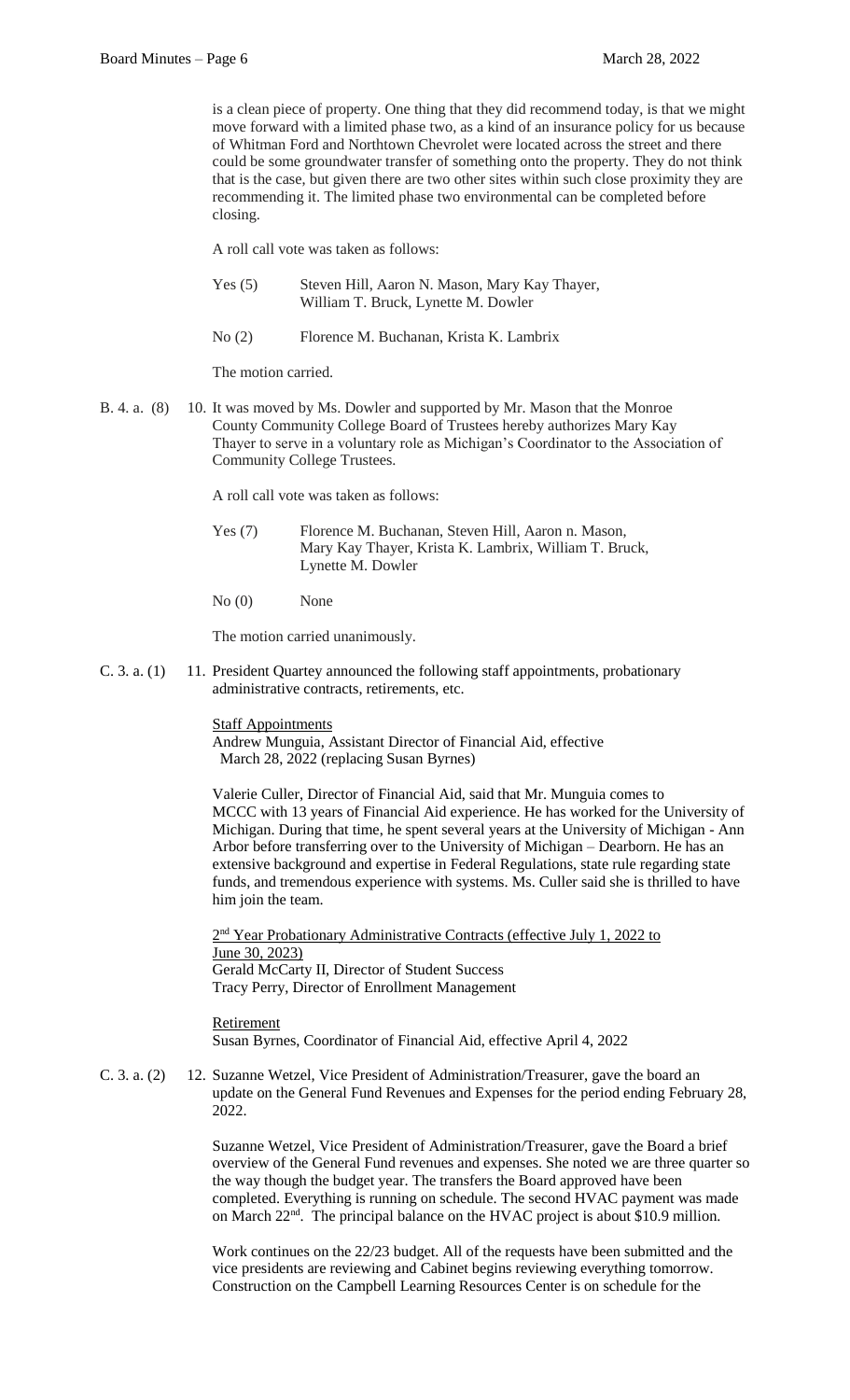College to take possession this summer open in the Fall. The furniture was ordered last week. The signage for Founders Hall has been installed. Today the Founders sign went up and Boulevard sign went up.

C. 3. b. (1) 13. Dr. Joshua Myers, Executive Director of The Foundation, gave the Board an update on the activities of The Foundation.

> Dr. Myers noted that the College is in the final stages of its scholarship application window for general scholarship. This year 352 applications were received, but Dr. Myers would like to see that number increase to over 400.

Dr. Myers followed up with a couple of programmatic updates. The Foundation is in the final process of finalizing the rules of the strategic innovation fund. The Foundation Committee is scheduled to meet tomorrow to review the rules. This is the program that used to be called the Enhancement Grants Program. The new program will fund unexpected projects that advance the strategic plan so it is a partnership between the Strategic Planning Committee and The Foundation.

Dr. Myers added that The Foundation is also getting ready to formalize the launch of the Innovation and Excellence Award. This is not only an award to recognize a faculty or staff member on campus who has worked to push innovative projects at the College, but it also grants them a \$2500 discretionary grant that they will be able to use for any program initiative that they are affiliated with.

Mr. Myers concluded by thanking the Board for selecting Victor Bellestri as the College Supporter of the Year. He is an extraordinary man who does so much good, yet is an unheralded hero. Mr. Bellestri had often commented that his affiliation with the College is one of the most meaningful things he's ever done in his life. Mr. Myers said that it was his honor and Ms. Wetzel's honor to put the nomination forward.

C. 3. b. (1) 15. President Quartey summarized his reports to the Trustees, which he sends every other week.

> Dr. Quartey said that he testified in Lansing last week before the senate appropriations subcommittee. He testified in Lansing before the Senate Appropriations Subcommittee. He also spoke to MCCC's success with Reconnect and Frontliners, its challenge with Proposal 11 that allowed students from Michigan to take classes in Ohio at Taxpayers' expense, and the importance of MCCC's Criminal Justice and Health Education programs. This testimony was to support our \$6.5 million capital outlay request for the Welch Health Education Building, and an additional \$3.25 million request for the Whitman Center. Senator Dale Zorn, who voted against the legislation initially, also mentioned the hardships MCCC has faced due to the passing of Proposal 11. Hopefully, there will be funding available for the renovations to the Gerald Welch Heath Education Building.

> Masking on campus is now optional. Attorney General Dana Nessel's recent visit on campus was arranged by the Monroe County Mental Health Authority and Randy Richardville. These are a series of meetings around the state to discuss the opioid crises and mental health issues. There were several expert speakers, and the Attorney General only provided commentary and announced.

\$6.1 million funding to much of Monroe County for the opioid settlement.

Faculty union negotiations will begin soon. The administration has not yet heard from the support staff. MCCC is attempting to bring back the Local College Access Network (LCAN) and held a meeting on campus inviting several community leaders and Michigan College Access Network (MCAN). This event was arranged by Dr. Scott Behrens, Vice President of Enrollment Management and Student Success. The next step is to apply for a \$20,000 planning grant.

Work with the Ralph F. Wilson Foundation continues, with several key individuals on campus involved. There was an in person meeting this past Wednesday in which 10 MCCC people were involved. The proposals written by Dr. Yackee, Dr. Behrens, Dr. Quartey and several other key MCCC individuals were finalists. The next drafts are due on March  $31<sup>st</sup>$  for all three areas. The vice presidents are working on the new drafts. The areas of focus are student success, K12 partnerships, and mobility. These grants have the potential to provide significant funding.